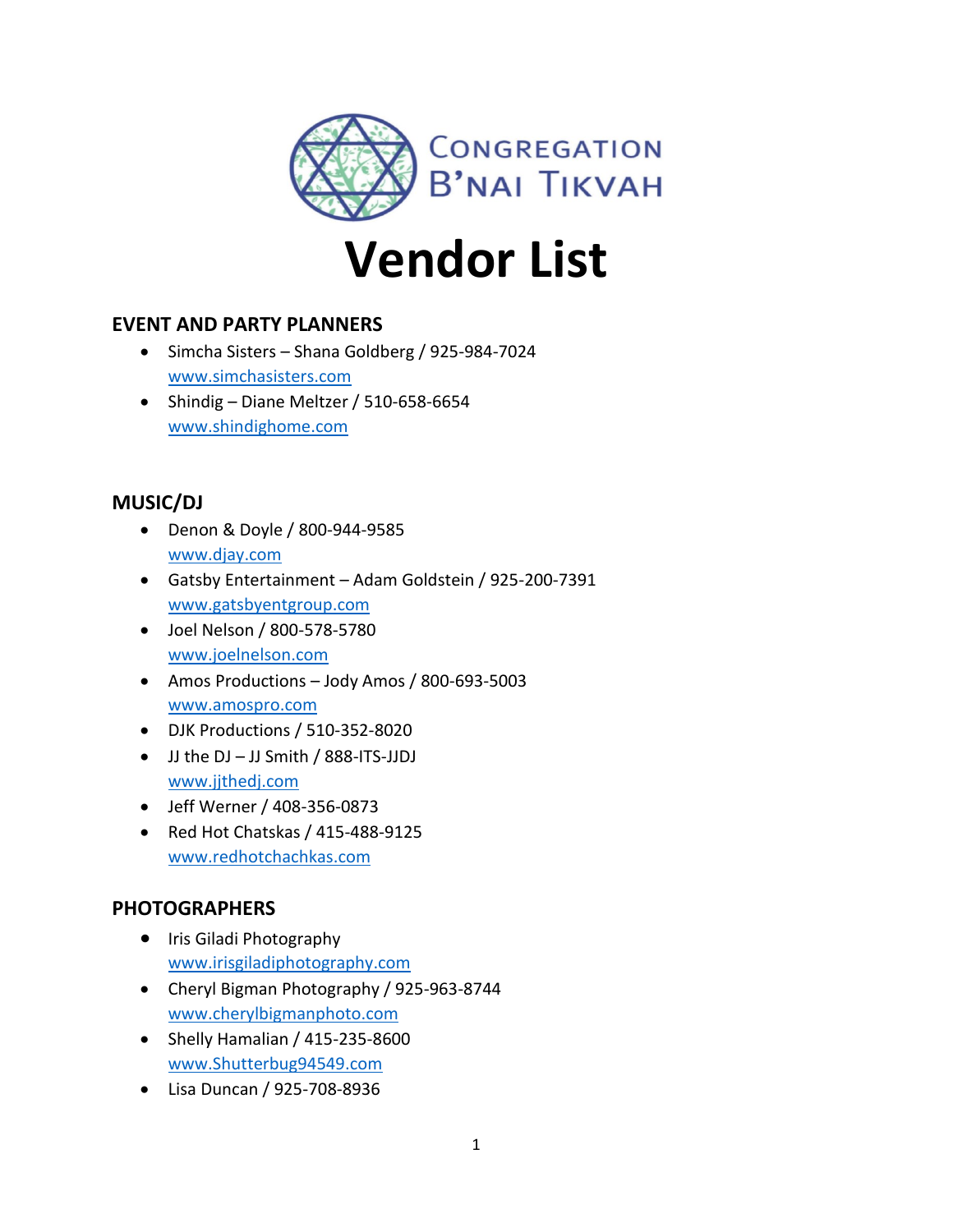- Scott Lasky Photography / 888-363-0654 [www.laskyphoto.com](http://www.laskyphoto.com/)
- Michael Fox / 925-631-1311 [www.michaelfoxphotograhpy.com](http://www.michaelfoxphotograhpy.com/)
- Alan Karlin / 925-229-3679 [www.karlinstudios.com](http://www.karlinstudios.com/)
- Steve Nosanchuk / 925-634-9914 [www.vphoto.com](http://www.vphoto.com/)
- Rachel Capil Photography / 925-726-9840 www.RachelCapilPhotography.com

## **VIDEOGRAPHERS**

- Derek Fenelon / 510-888-9314
- Nouvelle Image Eric Meyer / 925-938-3836
- Doug Wolf / 925-256-4425
- Stuart Sweetow / 510-839-2020

# **DECORATIONS**

- Flowers Jean Schommer / 925-376-4938
- Anne Mendenhall Flowers / 925-528-9711 [www.annemendenhallflowers.com](http://www.annemendenhallflowers.com/)
- Balloon Thrills Leanne Sears / 925-383-6961 [www.balloonthrills.com](http://www.balloonthrills.com/)
- Balloon Man Holly Beck / 925-934-3186 [www.balloonmanonline.com](http://www.balloonmanonline.com/)

## **ENTERTAINMENT**

- The People Painters Tshirts, face/body painting, etc. [www.peoplepainters.com](http://www.peoplepainters.com/)
- Norm Gregg Studios / 925-689-3214 [www.airbrushbanner.com](http://www.airbrushbanner.com/)
- Magnolia Photo Booth Co. [www.magbooth.com](http://www.magbooth.com/)
- Zach Trenholm Caricaturist / 415-753-6020

# **CATERERS**

• Sunrise Catering – Angie / 925-930-6323 [www.sunrisebistrocatering.com](http://www.sunrisebistrocatering.com/)